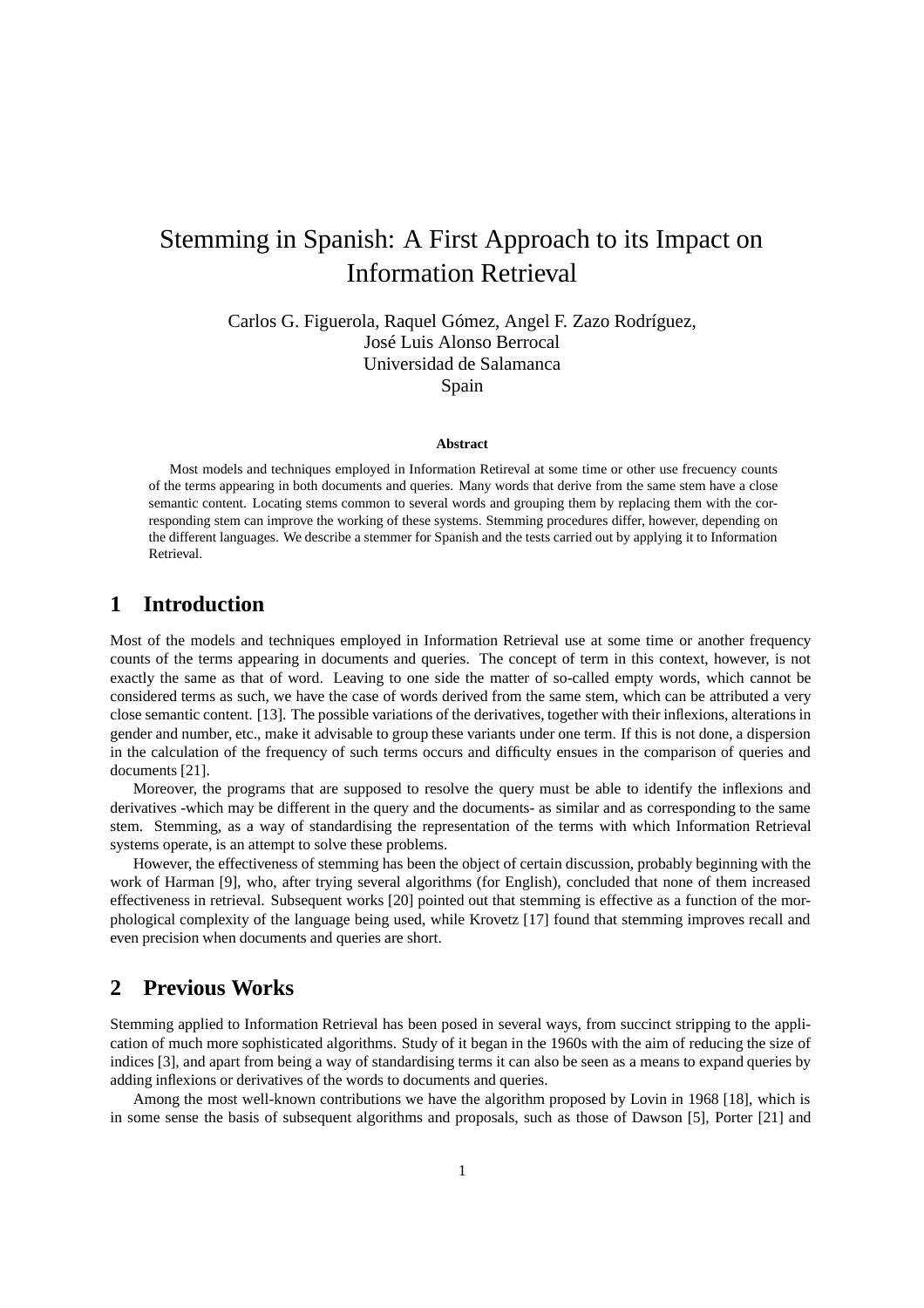Paice [19]. Although a good part of the works are oriented to use with documents in English, it is possible to find proposals and algorithms for specific languages, among them Latin, in spite of its being a dead language [30], Malaysian [2], French [28], [29], Arabic [1], Dutch [15], [16], Slovene [20] and Greek [14].

As regards Spanish, diverse stemming mechanisms were applied to Information Retrieval operations in some of the TREC conferences (Text Retrieval Conference) [12]. In general, these applications consisted in using the same algorithms as for English, but with suffixes and rules for Spanish. Regardless of the algorithms applied, and of their adaptation to Spanish, the linguistic knowledge used (lists of suffixes, rules of application, etc., was quite poor [6].

From the perspective of language processing, in recent years several stemmers and morphological analysers for Spanish have been developed, among which we have the COES [23] tools, made available to the public by its authors at http://www.datsi.fi.upm.es/ coes/ under GNU licensing; the morpho-syntax analyser MACO+ [4] (http://nipadio.lsi.upc.es/cgi-bin/demo/demo.pl)or the FLANOM / FLAVER stemmers [27], [26] (http://protos.dis.ulpgc.es/). However, we are unaware of any experimental results of their application to Information Retrieval.

On the other hand, on several occasions the use of n-grams has been proposed to obviate the problem posed by inflexions and derivatives of words [22]. In prior works, however, we were able to verify the scant effectiveness of this mechanism from the point of view of Information Retrieval [8], as well as the inadequacy of the well-known Porter algorithm for languages such as Spanish.

#### **3 The Stemmer**

The basis of the stemmer consists of a finite states machine that attempts to represent the modifications undergone by a stem when a certain suffix is attached or added to it. There is thus an instance of this automaton for each suffix contemplated: each of these implies a series of rules expressing how that suffix is incorporated into the stem. Since, for one same suffix, there may be a large number of variants and exceptions, on occasion the resulting automaton can be quite complex.

Thus, in order to stem a word, the longest suffix coinciding with the end of this word is sought and the corresponding automaton is formed with the rules for that suffix. The network of this automaton is searched with the word to be stemmed and the chains obtained in the terminal node of the automaton are contrasted with a dictionary of stems. If the chain obtained is found in the dictionary the stem is considered to be correct.

Taking into account that the transformations may occasionally overlap, adding more than one suffix, the process is repeated recursively until the correct stem is found. If, once the possibilities are exhausted, none of the terminal chains obtained are found in the dictionary of stems, it is deduced that either the word can be considered as standardised in itself, or else it is a case not foreseen by the stemmer.

This last instance may mean the following

- a) the word has a suffix that is not on the list of suffixes of the stemmer
- b) the suffix is added in a way unforeseen by the rules incorporated into the knowledge base
- c ) the stem is not in the dictionary of stems.

This allows the stemmer to be subjected to a training process in which the results of stemming the words of a corpus are examined manually and the knowledge base of the stemmer is corrected when necessary

Now, we can distinguish between two classes of stemming: flexional a nd derivative. Whereas the former has clear and defined limits, this does not occur with the latter. Moreover, the semantic distance between two different flexions of the same stem can in general be considered of little importance (for example, *libro* and *libros*), whereas the semantic difference between a stem and its derivatives may be great; for example, *sombra* (shade), *sombrilla* (parasol, sunshade), and even *sombrero* (hat).

As for flexional stemming, it should heed changes in gender and/or number for nouns and adjectives and changes in person, number, tense and mode for verbs. Treatment of nouns and adjectives is simple, since both the change in gender and number follow simple rules; exceptions to the rules exist but there are few and they an be treated individually. Verbs, however, are another case. Besides the great number of forms a verb can take, the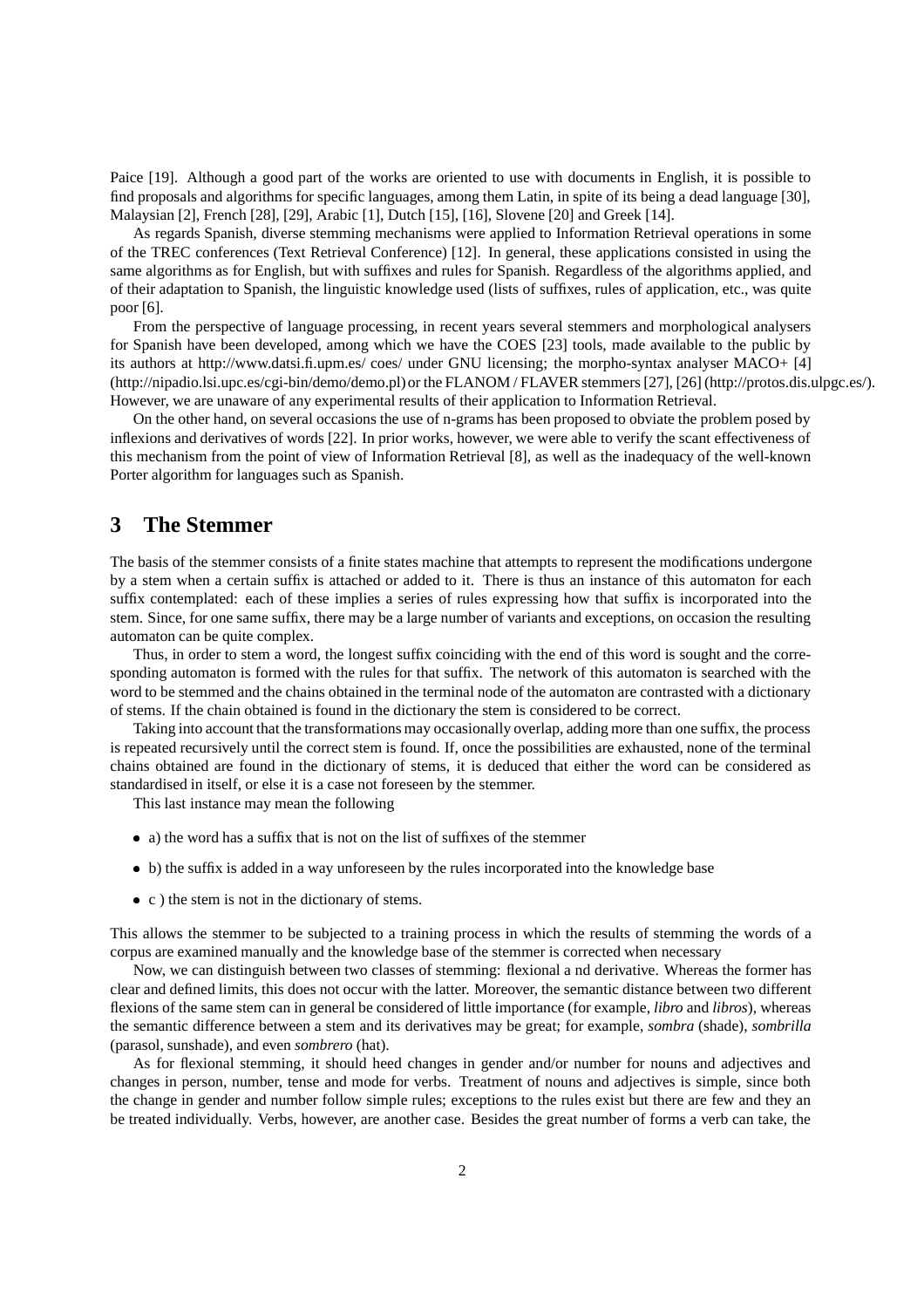

Figure 1: Automaton for the suffix *-ente*

main problem lies in the large amount of irregular verbs in Spanish. There may be more than 40,000 irregular verbs s and any basic course of Spanish includes lists of 8 or 10 thousand irregular verbs. Fortunately, these can be grouped into approximately 80 different models, although they do not always strictly follow a specific model and there are many exceptions.

In flexional stemming there is another complex problem to be solved: the grammatical ambiguity of many words. A certain word ending in a certain suffix may pertain to different grammatical categories and, depending on which it pertains to, the flexional transformations it has undergone will be different and will in consequence have come from different stems. A simple example would be the word *colecciones*: it could be the plural of the noun *colección* (collection) or else the second person singular present subjunctive of *coleccionar* (to collect), and would thus give rise to two different stems.

The way to solve this ambiguity could lie in resorting to the specific context of the word and determining its grammatical category, to then choose the right stem. Our stemmer cannot yet resolve this ambiguity. However, one should take into account that some forms are more frequent than others; a verb in subjunctive mode is much more infrequent than a noun, and even more so in journalistic texts such as the ones we have dealt with.

For the moment, until we manage to solve this ambiguity, our stemmer chooses the most frequent stems; this necessarily introduces an element of error, but since it always applies the same stem that error is always less than it would be without stemming. Furthermore, derivation produces a much higher number of forms based on one stem. Flexional transformations can occur on any of these forms and therefore derivative stemming should be carried out after flexional stemming; for example, *libreros* (book-sellers) is a plural noun that should be reduced to singular in order to eliminate the suffix and end up with the stem *libro* (book).

#### **4 The impact of stemming on Information Retrieval**

The 40 queries of the CLEF spanish monolingual collection were executed in three modalities: without stemming, applying flexional stemming and applying flexional plus derivational stemming. Obviously, the stemming was applied both to documents and queries, and in all three cases empty words were eliminated previously, based on a standard list of 538 (articles, conjunctions, prepositions, etc.).

The algorithm is the same for both flexional and derivative stemming. What changes, obviously, are the suffixes and rules of application, as well as the dictionary or list of stems to be used. For flexional stemming the number of suffixes considered was 88, with a total of 2,700 rules of application. The dictionary of stems consists of 80,000 entries. For derivative stemming the number of suffixes is higher (since i t is actually a matter of flexion plus derivatives): 230 with 3,692 rules of application. The dictionary or list of stems is much shorter: approximately 15,000 stems.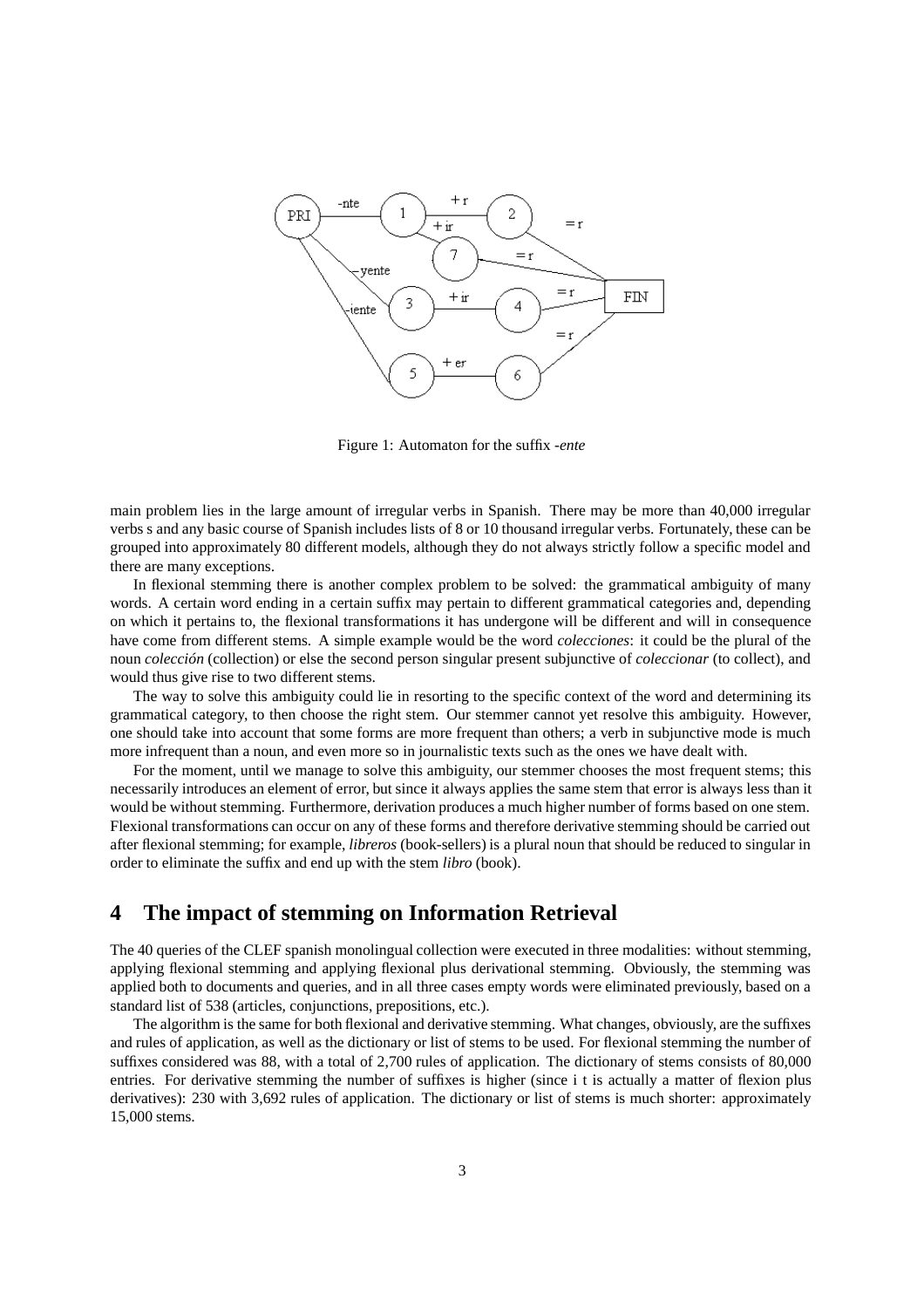

Figure 2: Results of the official runs

After eliminating empty words, the document collection produced a total of 36,573,577 words, with 353,868 unique words. Flexional stemming reduced these 353,868 unique words to 284,645 stems; nevertheless, of these, 141,539 (almost half) were stems that appeared only once in the document collection. A simple glance shows that a good part of them correspond to typographical errors (which cannot be stemmed without previous detection and correction), as well as to proper names, acronyms, etc. Derivative stemming reduced the number of stems: the 353,868 unique words produced 252,494 single stems. Of these, 127,739 appeared only once in the document collection; most of them are typographical errors.

#### **4.1 The Retrieval Model**

To execute or solve the queries we used our own retrieval engine, Karpanta, [7], which is based on the well known vectorial model, defined by Salton some time ago [25]. The weights of the terms were calculated according to the usual scheme of *Frequency of term in the document x IDF*. IDF (Inverse Document Frequency) is an inverse function of the frequency of a term in the entire collection (understood as the number of documents in which it appears) [10]. The similarity between each document and each query was calculated using the formula of the cosine, as is usual in these cases [24].

Taking into account that our objective was to evaluate the effect of stemming, we did not consider it necessary to apply additional techniques such as feedback of queries [11], although the Karpanta retrieval system permits it. Actually, our intention was not so much to achieve the best results, but to measure the differences among the results obtained with each of the three modalities mentioned above.

#### **5 Results, (non) Conclusions and Future Work**

The results can be seen in the attached plot, and they are some disappointing. The differences among the cases are scarce. Flexional stemming produces only about 3 % of improvement over unstemming. Derivative stemming is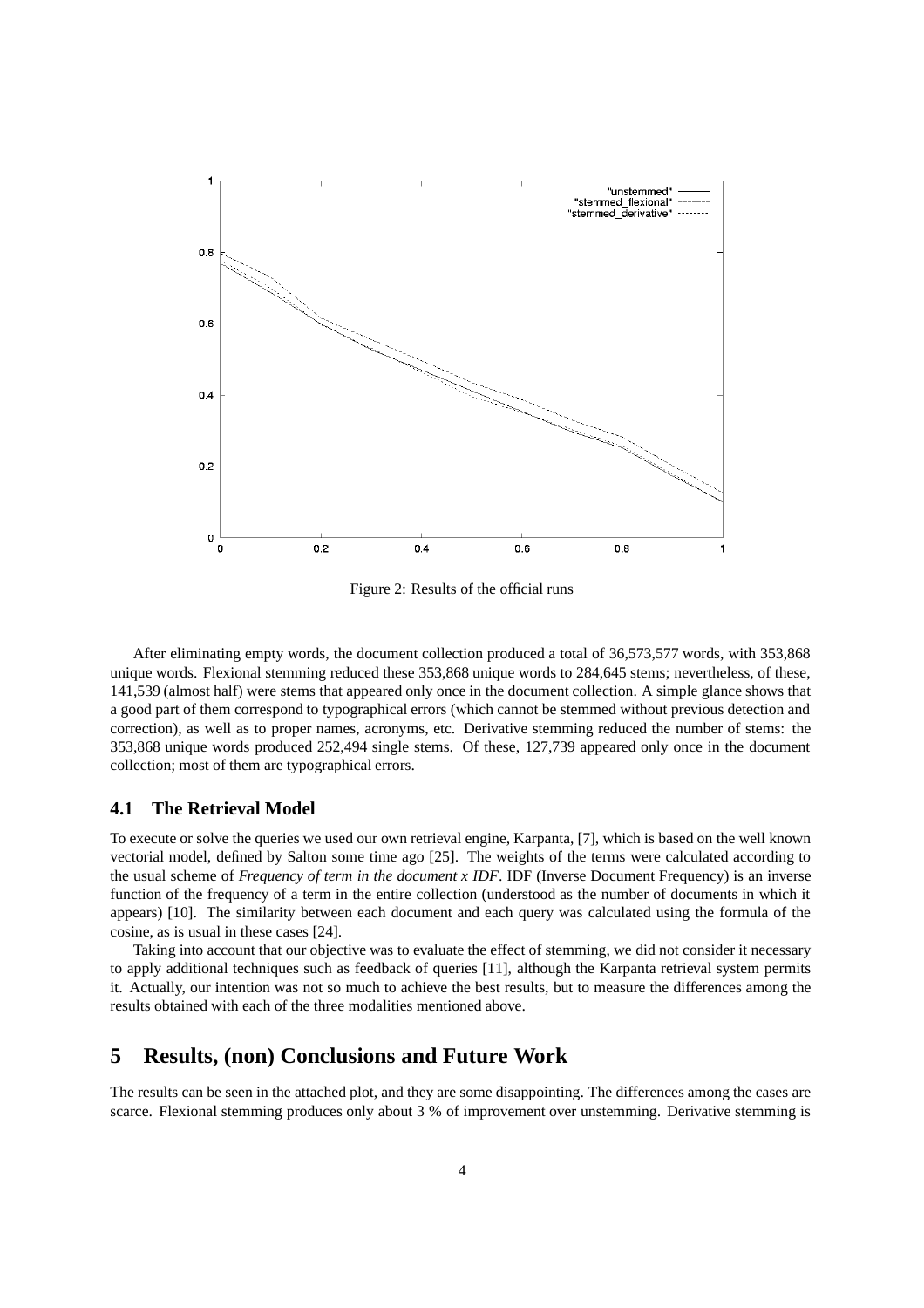even a litle bit worse than no stemming.

Journalistic texts are specially plain in morphology and syntax, but we don't know if that can to explain the small difference between stemmed and unstemmed runs. The low time between the release of results and the dead date for these worknotes don't let us study in depth about the causes of these results.

For the future, we must to finish the stemmer, specially resolving the ambiguity between words which can have diferents stems. This can be achieved by means of the context in which the word occures. In adition, it has already been noted that great semantic differences can exist between a stem and its derivatives. In this sense, it is worth asking whether a detailed study of derivative suffixes and a selective application of stemming could avoid this problem, i.e. whether there are suffixes that produce derivatives semantically very distant from the original stem and vice-versa. Another, non-exclusive, possibility is the one noted by Krovetz [17] of using thesauri (or other methods) to determine the semantic relation between stem and derivative.

#### **References**

- [1] H. Abu-Salem, M. Al-Omari, and M. W. Evens. Stemming methodologies over individual queries words for an arabian information retrieval system. *JASIS*, 50(6):524–529, 1999.
- [2] F. Ahmad, M. Yussof, and M. T. Sembok. Experiments with a stemming algorithm for malay words. *JASIS*, 47(12):909–918, 1996.
- [3] C. Bell and K. P. Jones. Toward everyday languaje information retrieval system via minicomputer. *JASIS*, 30:334–338, 1979.
- [4] J. Carmona, S. Cervell, L. Márquez, M. Martí, L. Padrón, R. Placer, H. Rodríguez, M. Taulé, and J. Turmo. An environment for morphosyntactic processing of unrestricted spanish text. In *Proceedings of the First International Conference on Language Resources and Evaluation (LREC'98)*, Granada, Spain, 1998.
- [5] J. Dawson. Suffix removal and word conflation. *ALLC bulletin*, 2(3):33–46, 1974.
- [6] C. G. Figuerola. La investigación sobre recuparación de la información en español. In V. Gonzalo García, C. y García Yebra, editor, *Documentación, Terminología y Traducción*, pages 73–82, Madrid, 2000. Síntesis.
- [7] C. G. Figuerola, J. L. Alonso Berrocal, and A. F. Zazo Rodríguez. Disseny d'un motor de recuperació d'informació per a ús experimental i educatiú = diseño de un motor de recuperación de información para uso experimental y educativo. *BiD. textos universitaris de biblioteconomia i documentació*, 4, 2000.
- [8] C. G. Figuerola, R. Gómez, and E. López de San Román. Stemming and n-grams in spanish: an evaluation of their impact on information retrieval. *Journal of Information Science*, 26(6):461–467, 2000.
- [9] D. Harman. How effective is suffixing? *JASIS*, 42(1):7–15, 1991.
- [10] D. Harman. Ranking algorithms. In *Information retrieval: data structures and algorithms*, pages 363–392, Upple Saddle River, NJ, 1992. Prentice-Hall.
- [11] D. Harman. *Relevance Feedback and Others Query Modification Techniques*. Prentice-Hall, Upple Saddle River, NJ, 1992.
- [12] D. Harman. The trec conferences. In *Proceedings of the HIM'95 (Hypertext-Information Retrieval-Multimedia)*, pages 9–23, 1995.
- [13] D. HULL. Stemming algorithms: a case study for detailed evaluation. *JASIS*, 47(1), 1996.
- [14] T. Z. Kalamboukis. Suffix stripping with moderm greek. *Program*, 29(3):313–321, 1995.
- [15] W. Kraaij and R. Pohlmann. Porter's stemming algorithm for dutch. In L. G. M. Noordman and W. A. M. de Vroomen, editors, *Informatiewetenschap*, Tilburg, 1994. STINFON.